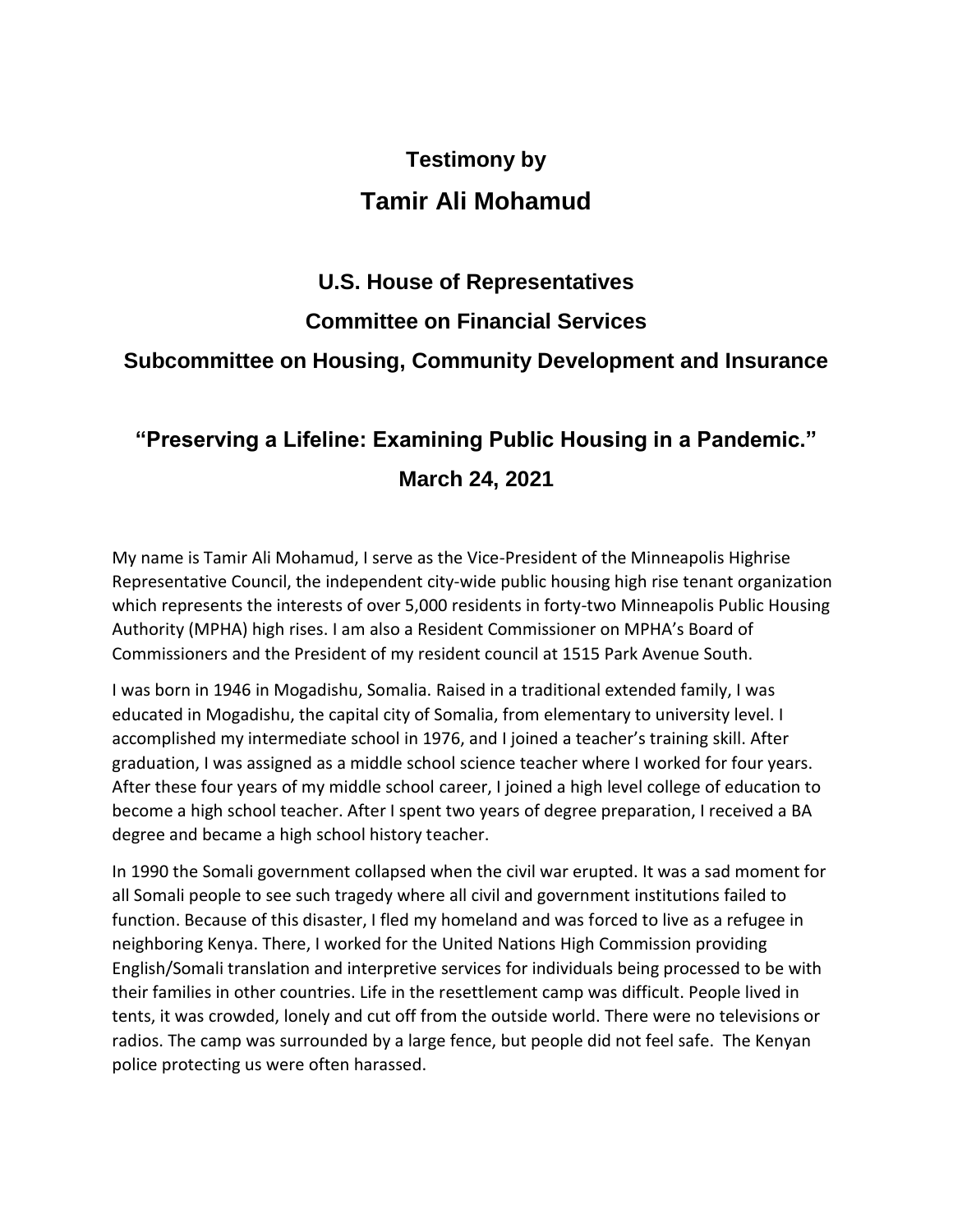On March 21, 2001, I came to Minneapolis after being sponsored by my daughter, who came to the USA before me. I came to the United States to be close to family, for job opportunities and to live out the "American Dream." The United States has a long tradition of welcoming people from all backgrounds and cultures and is a great place for people who must look to live outside of their home country.

I lived with my daughter and her husband until I moved into the public housing high rise at 1515 Park Avenue South. I moved to have my own place and independence. I live in a onebedroom apartment in an eighteen-story high rise, home to over 200 residents. Moving into my high rise meant becoming neighbors with a diverse community of people and it was the start of the opportunity to become more involved in my building, in my neighborhood, and in the larger community. It presented me the opportunity to become a resident leader. MPHA provided me with a safe and stable home so that I could then focus on helping my community.

I was a teacher in my home country, and it was natural for me to want to get involved and help my community. I started out by getting involved with my Resident Council and got elected as Resident Council Treasurer. I quickly got involved in various aspects of community life, including teaching ESL classes in my building, and being a liaison between residents and management.

I wanted to share education and information with the Somali community, so I became an anchor on a Somali-language cable TV program with the Minneapolis Television Network. We discussed family and cultural issues, as well as topics related to housing and housing law.

Over the years my involvement has grown. I have served in various capacities on my Resident Council (I am currently the president of my resident council) and was also elected to be a Minneapolis Highrise Representative Council (MHRC) board member. With the MHRC, I have an opportunity to be a tenant advocate on important city-wide issues. I serve on several committees, including the Active Living Advisory Committee, the Security Advisory Committee, and the Laundry Project Committee. I am currently Vice President of the MHRC. I am also a Project Lookout volunteer in my building. Project Lookout is volunteer resident security program operating in 28 MPHA high rises.

In November 2015, the MHRC Board voted to recommend to then Mayor Betsy Hodges that she appoint me as the new high rise resident commissioner on the MPHA Board of Commissioners. I still serve in that capacity.

I also am active with Elliot Park Neighborhood Organization. My high rise and two other public housing high rises are located within the Elliot Park Neighborhood. The MHRC encourages residents to become involved in their neighborhood organizations so residents can have a say in important neighborhood issues like safety and redevelopment activities. It also helps the neighborhood be more aware of high rise residents and resident concerns.

Several years ago, I, along with other 6th Ward Resident leaders, helped to organize a successful town hall meeting with former Minneapolis City Council Member Abdi Warsame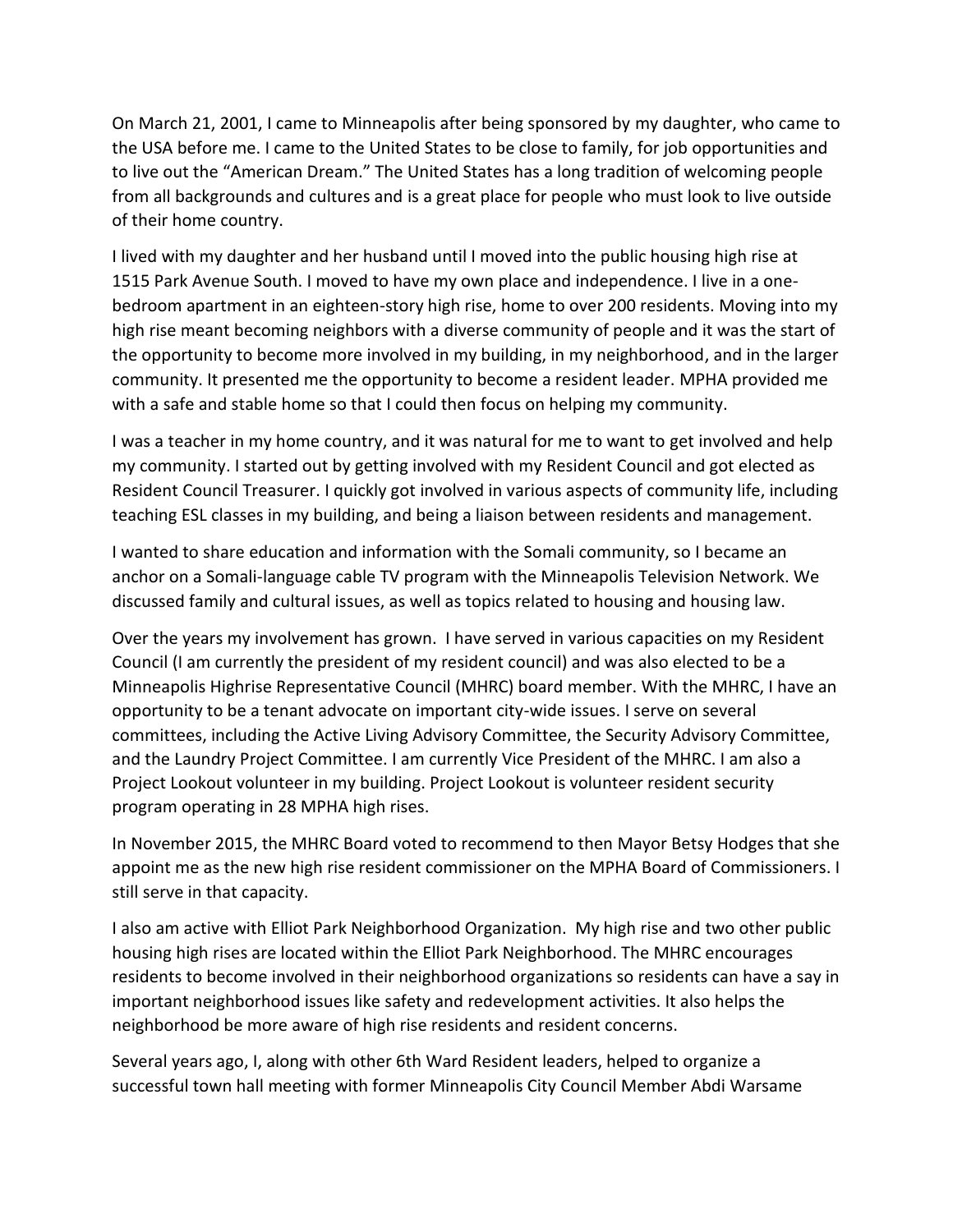(currently MPHA ED/CEO) and the Minneapolis Police Department to discuss neighborhood safety concerns. Resident leaders met several times to plan the agenda and the questions for the meeting and worked to ensure a high resident turnout. Events like these have helped elected officials and residents know one another and have helped residents hold elected officials accountable.

My involvement in my public housing highrise and in the larger community has given me the opportunity to meet and work with many people from different backgrounds. In my own building, I have gotten to know many of my East Indian neighbors by working side by side in the community vegetable gardens at our highrise. We work together to prepare the soil and plant in the spring, and water and weed the garden throughout the summer. In the fall we harvest together and invite all residents to come to the community room to share the healthy produce that was harvested.

In July 2020, MPHA launched the Highrise Health Alliance as a partnership between MPHA residents via the MHRC, the city, county, mental health providers, social service agencies, public health, government, and philanthropy. The Alliance uses health data and residents' lived experiences to develop a shared vision, determine priorities, and deploy strategies that align each sector's unique contributions toward this common purpose. MHRC is a member of this Alliance and I serve on its leadership team. The priorities of the Alliance are jointly decided by the partners and are based on resident surveys, focus groups, and discussions at MHRC Active Living Committee meetings and MHRC board meetings. The outcomes we expect to see will be better medication management, increased attention to and assistance provided to residents experiencing mental health concerns or mental health crises and better coordination between agencies providing services to residents.

When the pandemic hit and Gov. Walz issued the first stay-at-home order last March, MPHA closed the high-rise community rooms and asked residents to stay in their apartments and only go out for appointments, necessary shopping and exercise.

MPHA stopped staff from entering resident apartments for routine maintenance and instead had them do extra cleaning of building entrances and elevators. MPHA provided food boxes and boxed meals by working with community partners when congregate dining and mobile food shelves had to close, including providing halal meals during Ramadan. MPHA hosted a mask drive and through community donations, including Dunwoody Institute, they were able to provide masks for all residents and staff when that became a recommendation for preventing COVID. Through community donations and a grant from the Pohlad foundation, MPHA organized delivery of personal hygiene products to residents after many stores were looted and burned following the police killing of George Floyd in May.

MPHA posted informational signs about mask wearing and physical distancing and worked with Resident Council members and Security to enforce mask mandates. MPHA also restricted the number of visitors that could come into the buildings and added extra security guards to help